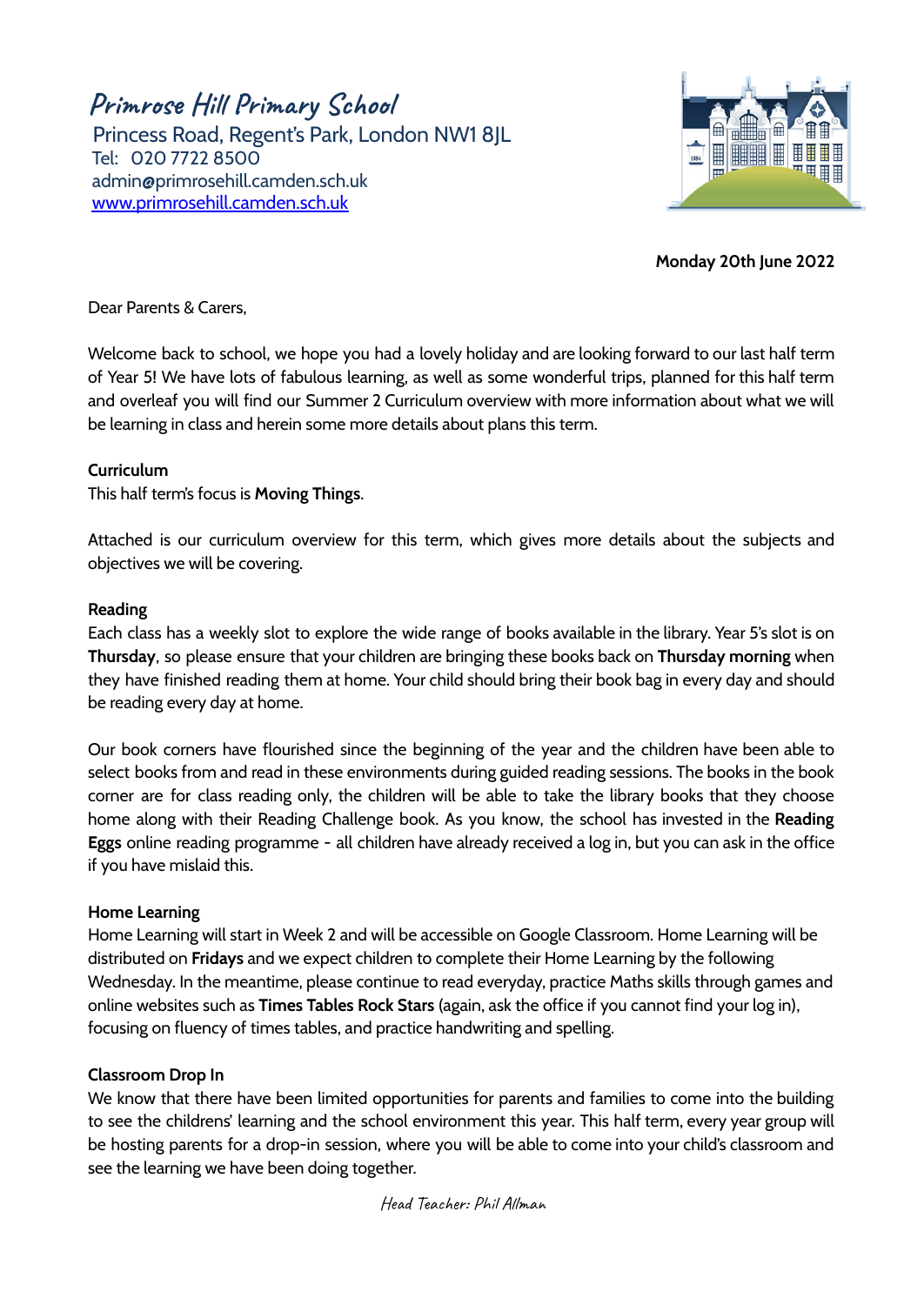## **Our Year 5 drop in will be on Friday 1st July, starting from 8:45 until 9:30.**

Next year, we are also looking forward to restarting some of our regular events from before the pandemic, including our parent workshops, STEAM exhibitions and other opportunities to see your child's work and classroom.

### **PE & Music**

Your child's PE & Music session will be every Tuesday. Children need to come into school in their PE kits on this day. PE will be held outside where possible so please make sure your child wears their PE jumper.

## **Additional Key Teaching Staff:**

PE Team - Jordan Music - Tom Higher Level Teaching Assistants - Heather Healy, Isabel Murphy, Sandra Grogan & Maggie Muir

### **Punctuality & Attendance**

It continues to be really important that children arrive before 9am, as the first lesson of the day is an important one. Our 'soft start' continues between 8:45 - 9:00am each morning. After 9:00am the gate will be closed and any latecomers will need to come through the main school gate rather than the vehicle entrance.

Attendance is compulsory for all children, but we understand that some absences may occur. Regular contact and communication to our office about illness and medical appointments is crucial.

### **Covid-19**

Our current procedures for illness and suspected Covid 19 are:

#### *Adults*

Adults who have a positive COVID-19 test result, try to stay at home and avoid contact with other people for 5 days after the day you took your test. At the end of this period, if you have a high temperature or feel unwell, try to follow this advice until you feel well enough to resume normal activities and you no longer have a high temperature if you had one.

Although many people will no longer be infectious to others after 5 days, some people may be infectious to other people for up to 10 days from the start of their infection. You should avoid meeting people at higher risk of becoming seriously unwell from COVID-19, especially those whose immune system means that they are at higher risk of serious illness from COVID-19, despite vaccination, for 10 days after the day you took your test.

# *Children and young people*

If a child or young person has a positive COVID-19 test result they should not attend nursery or school and avoid contact with other people for 3 days after the day they took the test. After 3 days, if they feel well and do not have a high temperature, the risk of passing the infection on to others is reduced.

#### **Water & Dressing for school**

Please remember to send your child into school with a bottle of water.

We encourage you to dress your child in clothes that are practical for the classroom and ensure your child's clothing is named. Now that the weather is getting warmer we would like to remind you that